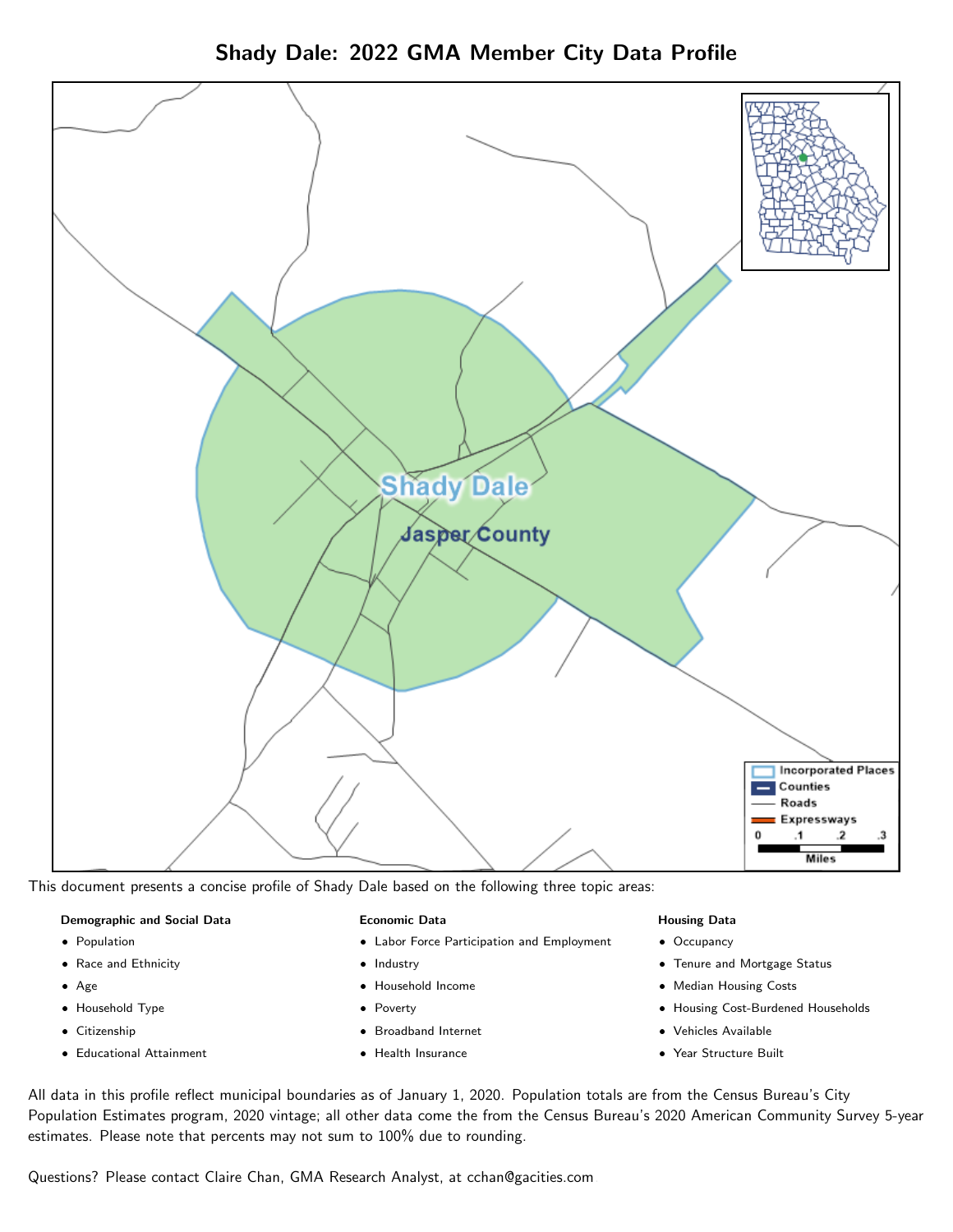# Shady Dale: Demographic and Social





0% 2% 4% 6% 8% 10% 12% 14% 14% 12% 10% 8% 6% 4% 2%

## **Citizenship**



Source: American Community Survey, 2020 5-year estimates, table B05002 Source: American Community Survey, 2020 5-year estimates, table B15002

## Race and Ethnicity



Source: U.S. Census Bureau, City Population Estimates, 2020 vintage Source: American Community Survey, 2020 5-year estimates, table B03002

## Household Type



Source: American Community Survey, 2020 5-year estimates, table B01001 Source: American Community Survey, 2020 5-year estimates, table B11001

## Educational Attainment



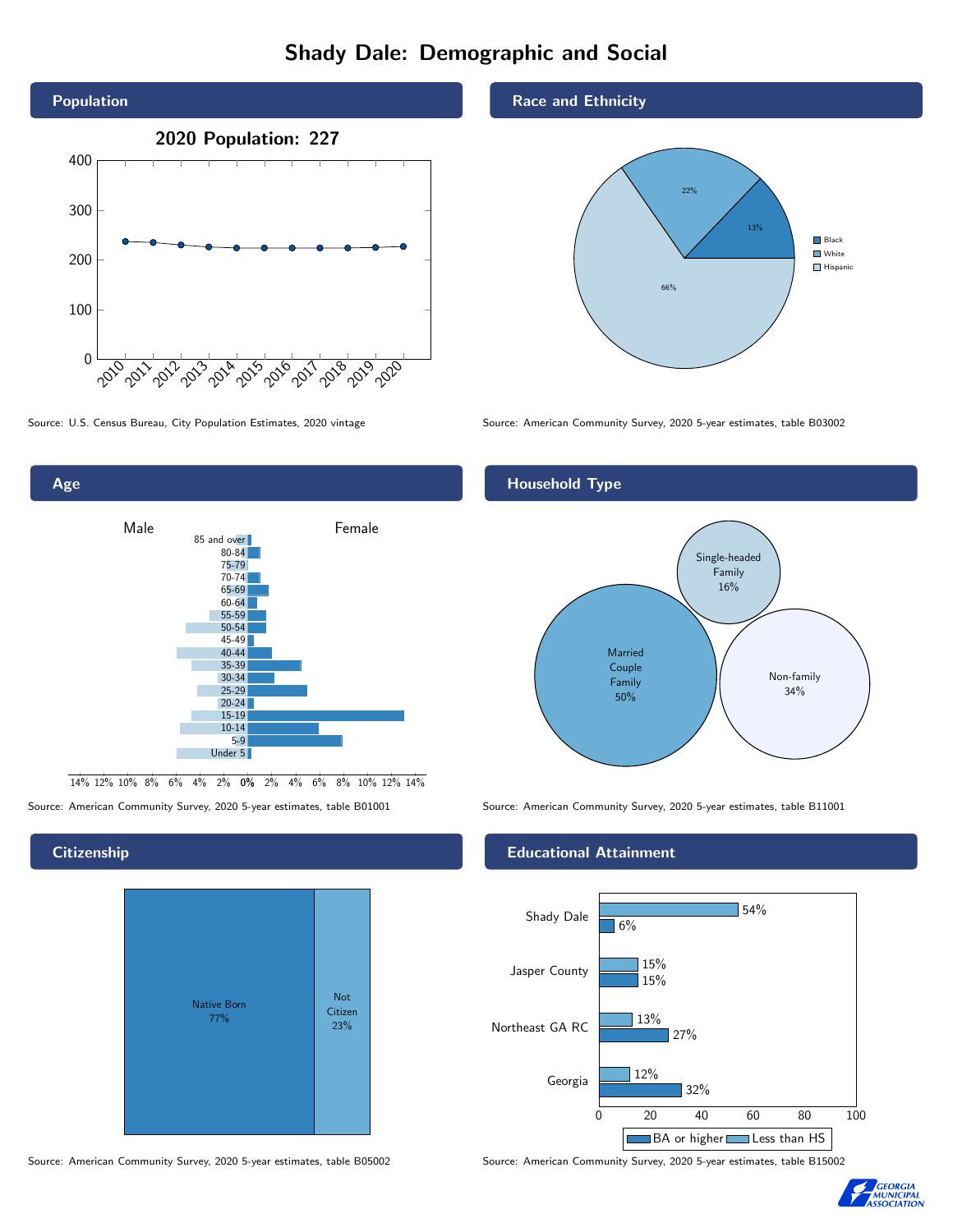# Shady Dale: Economic



Source: American Community Survey, 2020 5-year estimates, table B23001 Note: Unemployment rate is based upon the civilian labor force.



Source: American Community Survey, 2020 5-year estimates, tables B19013 and B19025 Source: American Community Survey, 2020 5-year estimates, table B17010



Source: American Community Survey, 2020 5-year estimates, table B28002 Source: American Community Survey, 2020 5-year estimates, table B18135

Industry

| Agriculture, forestry, fishing and hunting, and mining      | 7%    |
|-------------------------------------------------------------|-------|
| Construction                                                | 21%   |
| Manufacturing                                               | 25%   |
| <b>Wholesale Trade</b>                                      | $0\%$ |
| Retail Trade                                                | 9%    |
| Transportation and warehousing, and utilities               | $1\%$ |
| Information                                                 | $0\%$ |
| Finance and insurance, real estate, rental, leasing         | $0\%$ |
| Professional, scientific, mgt, administrative, waste mgt    | 6%    |
| Educational services, and health care and social assistance | 18%   |
| Arts, entertainment, recreation, accommodation, food        | 5%    |
| service                                                     |       |
| Other services, except public administration                | 8%    |
| Public administration                                       | $0\%$ |

Source: American Community Survey, 2020 5-year estimates, table C24030

Poverty



### Health Insurance